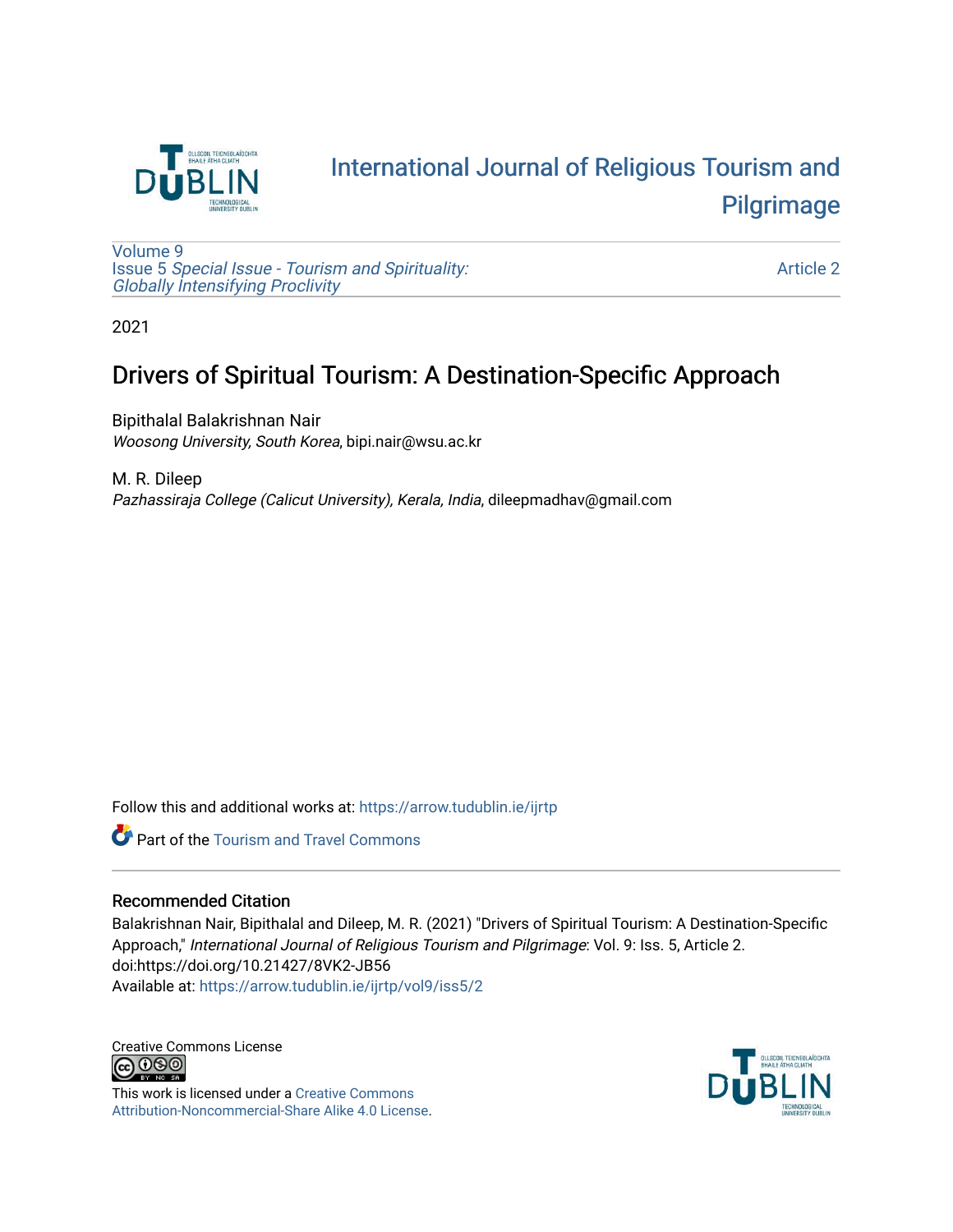# **Drivers of Spiritual Tourism: A Destination-Specific Approach**

#### **Bipithalal Balakrishnan Nair**

Woosong University, South Korea bipi.nair@wsu.ac.kr

#### **M.R. Dileep**

Pazhassiraja College (Calicut University), Kerala, India dileepmadhav@gmail.com,

> With a rising number of visitors worldwide, spiritual tourism is becoming more relevant than ever before. Spiritual tourism is defined as travel to discover the goal and significance of one's life, thus, self-experiences are crucial for the transition of a person's mind, body, and soul. Because of this, both the destination chosen and the inspiration and intention of the tourists involved play central roles. However, existing research on spiritual tourism mainly focuses on classification and motivation and explicitly focuses on the demand side. Given the recent increase of participation in spiritually-focused tourism, it is important to accurately grasp the practical ramifications of the practice as a philosophical discourse on the shift from 'religious' to 'spiritual' tourism experiences must be discussed from the perspective of supply. Arguably, the current conceptualisations and classifications of spirituality and religiousness need a correction from an ontological perspective. This study, therefore, explores the primary drivers for spiritual tourism in India, where the existing theorisations of spiritual, religious, and secular–spiritual tourism have been challenged. To understand the primary drivers of spiritual tourism in India, a netnographic study has been deployed. This paper explores relevant findings, which suggest the need for contextualisation of destination characteristics for determining visitors' key motivations. The context here refers to a nation's background, history, and cultural practices, which determine the boundaries of ideologies, spirituality, and religiosity.

**Key Words**: spirituality, gurus, ashrams, netnography

#### **Introduction**

Spirituality can include a set of ideas connected to religious traditions, focus on a philosophy of the self, inner peace, holism, (inter)connectedness, intent, search/ quest, experience orientation, nontheistic cosmology, peacefulness/tolerance, and related positive value commitments (Heidari *et al*., 2018). Many modern tourists are inclined to search for meaningful solutions to the void visible in contemporary lifestyle (Robledo, 2015). Consequently, present-day spirituality has certain tendencies linked to exploration in terms of place and performance. According to Sharpley and Jepson (2011), spirituality, as the postmodern transformation of religion, demands harmony between the individual and their environment, and tourism is an ideal platform for enthusiasts searching for meaning to experience spirituality and religiosity (Kujawa, 2017).

Although spirituality has been included among the primary motivations of tourism for many centuries (Bowers & Cheer, 2017), this new age of tourism increasingly utilises its business praxes (Robledo, 2015). Currently, spiritual tourism potential is increasingly being tapped by tourism destinations across the globe, sometimes overlapping with religious practises in destinations like India (Haq & Medhekar, 2020). The evolution and growth of interest in spiritual tourism destinations is increasingly noticeable, and spiritual potential has been rediscovered in specific global destinations where a sort of 'spiritual magnetism' exists due to the influence of attractions related to historical, geographical, and social aspects, and human values (Buzinde, 2020).

The search for fulfilment and meaning, among other motives, constitutes one of the major categories of drivers in this modern era of leisure travel. These elements can inspire the movement of spiritual pilgrims (Eade & Sallnow, 1991; Rinschede, 1997). The mainstream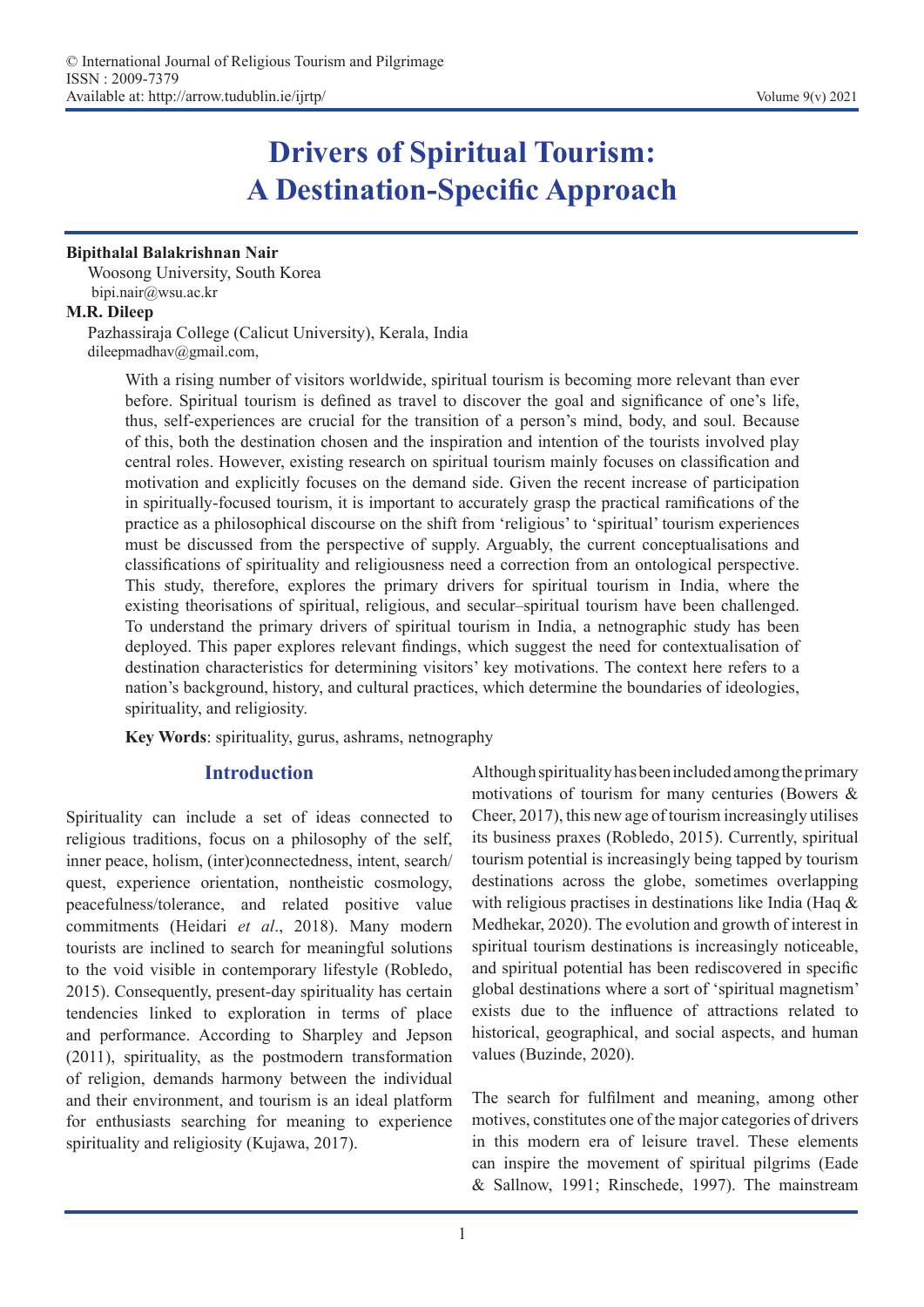of earlier studies on the sphere of spiritual tourism (e.g., Buzinde, 2020; Bowers & Cheer, 2017; Cheer *et al*., 2017; Fedele, 2014; Kujawa, 2017) focussed on these classifications, categorising religious tourism as distinct from spiritual tourism. In this regard, the conceptual framework model of spiritual tourism by Cheer *et al*., (2017) is significant for understanding these differentiations. They categorised the drivers of spiritual tourism by providing three golden circles of secular, hybrid, and religious categories. It is beneficial to understand these drivers empirically for those countries offering or wishing to offer a myriad of amalgamated spiritual-religious tourism products. According to Cheer *et al*., (2017), the current drivers of spiritual tourism oscillate between commodified or institutionalised aspects. Considering the secular motives often involved, it is evident that the fundamental motives of tourism, such as health, adventure, and relaxation, are deliberations based on the self. However, it is essential to clarify the term 'self' in spiritual tourism specifically, as in this context, it is always related to being and becoming, and the various ideologies in which a person may have been brought up. In the case of spirituality, there should be a differentiation between Eastern philosophies and Western materialism. The ontological standpoints (emic/etic understandings and cultural dimensions) of an individual further delineate these classifications.

Moreover, for those countries where religiousness is embedded within spirituality, these classifications may not work as they are infused in one another. Perhaps, a better understanding of the drivers of spiritual tourism could enhance the marketability of these countries' tourism assets. Due to the increased subjectivity of attractions in religious or spiritual tourism settings, case studies can be appropriate for understanding the country-specific dimensions of the subject (Bowers & Cheer, 2017; Cheer *et al*., 2017). The variables of the commodified and institutionalised drivers which attract tourists are crucial elements of competitiveness and marketability for a destination.

However, there are minimal studies thus far which focus on these parameters, especially from a countryspecific perspective. Therefore, this study empirically analyses the primary drivers of spiritual tourism for India. Accordingly, the study explores the main drivers motivating travellers to conduct a spiritual tour to India and why? The research is categorised into two specific sub-questions. a) what are the main motivational factors

Balakrishnan Nair & Dileep Drivers of Spiritual Tourism: A Destination-Specific Approach

for visiting India in terms of spiritual tourism b) what are the reasons behind these instincts. These two issues help identify emerging spiritual tourism criteria distinct from religious tourism, including modern and traditional spiritual tourists. This manuscript has been divided into sections, bracketed by this introduction and a conclusion. The following sections provide the literature review, methodology, findings, and discussion of this study.

## **Literature Review**

### *Spiritual Tourism*

The term spiritual tourism has often been used interchangeably with other forms of tourism, especially religious tourism, Yoga tourism, and wellness tourism. However, there are considerable differences between spiritual and religious tourism regarding tourist profiles, motivations, behaviours, and activities (Robledo, 2015). Arguments exist that spiritual tourism is becoming a trend - as a newer form of pilgrimage tourism (Bone, 2013). According to Demir (2018), spirituality and religion denote two different aspects associated with belief, while the former relates to the spiritual values and behaviours which prompt people to follow good or bad characteristics, the latter symbolises the belief in a God and the related practices like worshipping in a church, mosque, or temple. Depending upon a person's belief, spirituality can be religious and/or non-religious (Gill *et al*., 2011). Spiritual tourism is distinctive from religious tourism by marking a novel 'discursive shift' among the 'new pilgrims' searching for the 'original spiritual experience' not mediated by the beliefs of traditional religious frameworks (Kujawa, 2017).

Although Yoga tourism and spiritual tourism are usually referred to under the umbrella term 'wellness tourism', Yoga tourism, despite having some crossover, is distinct from wellness and spiritual tourism (Bowers & Cheer, 2017). However, only a few papers exist in tourism studies that focus on spiritual tourism from the pursuit of well-being (Buzinde, 2020). According to Gill *et al*. (2019), Yoga tourism is aligned to retreat tourism. It has religious traditions, and spiritual approaches to wellbeing, and Bowers and Cheer (2017) highlight it as a process involving the opportunity for achieving physical, psychological and well-being transformations. Yoga tourists are often from developed Western countries. Bowers and Cheer (2017) revealed that Yoga travel is not exactly an escape from everyday life. Instead, Yoga tourists travel to use Yoga for its philosophical values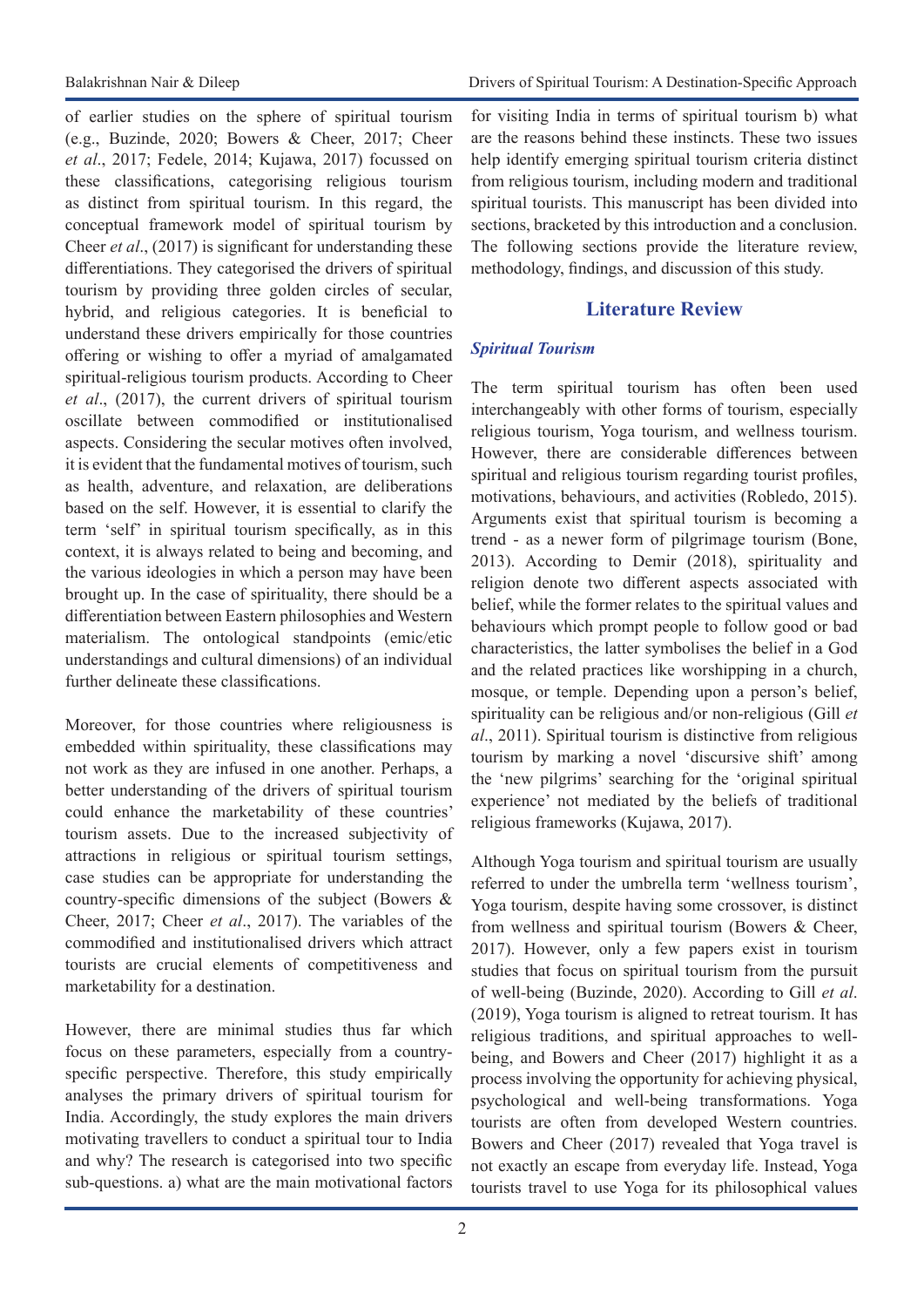and as a way to change the circumstances of their lives, particularly in terms of personal well-being and career growth, and are motivated primarily by the opportunity to experience fundamental life changes.

The journey for spiritualism has gained increasing significance, particularly in the last few decades, when neo-liberalism and materialism are becoming more ubiquitous (Cheer *et al*., 2017). Norman (2011) argued that the rise in spiritual tourism results from the growing materialistic lifestyle prevailing in developed regions and representes a paralell search for spiritual well-being. Besecke (2014) opines that spiritual tourism manifests contemporary spiritual movement, set in the reflexive and critical search for spiritual paths. It is also referred to as a journey of spiritual realisation (Singh *et al*., 2020). Rodrigo (2019) has a different view about organised spiritual tourism; according to him, spiritual travel is a new kind of tourism that works outside the traditional tourism industry, which is often managed by spiritual seekers, based on their past spiritual experiences. Smith (2003) argued that spiritual tourism could be a form of 'escapism', seeking to get away from the anxieties and demands of materialistic life. According to Robledo (2015:82), spiritual tourism explores meaning for 'both inner and outer connection'. Another viewpoint is that spiritual tourism is characterised by a 'self-conscious project of spiritual betterment' (Norman, 2011:20).

In the realm of tourism, spirituality seeking is, to some extent, being noticed as an attempt to attain 'challenging, visceral, intellectual, transcendental and at times lifechanging or life-affirming experiences' (Cheer *et al*., 2017:187). Pilgrims' spiritual experience can be accomplished through several measures, including spiritual retirement in a sanctuary or by taking part in some religious event (Abbate & Nuovo, 2013). Though religious tourism is different from spiritual tourism, pilgrimage is a type of religious travel, and the pilgrim may prefer to have a spiritual experience using travel as an act of faith reinforcement (Shackley, 2002), which also points to connections between the two concepts. Abbate and Nuovo (2013) have noted that some pilgrimage tourists may travel to maintain an identity, some attempt to satisfy the feelings associated with nostalgia, some prefer to experience the transcendent, and some travel to satisfy the requirements of particular faith-based groups. This can result in a desire for a simple lifestyle, costeffective movement, and an enriching experience (Lopez *et al*., 2017).

Halim *et al*., (2021) point out that spiritual tourism also aims at transformations through the involvement of the traveller in the due process, and activities like Yoga, meditation, reflection, and similar help in purifying the psychological self. Moreover, spiritual tourists can also transcend themselves by increasing their knowledge and wisdom to attain their highest potential and eventually get directed to high consciousness, enabling them to cope with the hindrances they face – resulting in great satisfaction.

#### *Spiritual Tourism Motivations and dimensions*

Some of the primary motives that lead people to visit religious sites include spirituality, instant judgement, family ties with the location, ties with the site and famous people, and interest regarding the site's architecture or historical artworks (Heidari *et al*., 2017; Shackley, 2002). Tourism for spiritual growth is attributed to an esoteric motivation which deals with the intentional voyage of discovery of people for inner awareness and transformation (Robledo, 2015). A desire to resolve the problems associated with personal choices, questions, and issues is also seen in the parlance of spiritual tourism (Norman, 2011:2009).

Spiritual tourists aim at exploring the elements of life that lie beyond the self and contribute to body-mindspirit balance (Heidari *et al*., 2018). The tourist may seek experiences that are physical, emotional, mental, and spiritual; it is a more abstract, multi-faith, and eclectic process through which tourists explore meaning, engagement, and peace. Being away from home and seeking resolutions as part of fixing or improving those aspects for enhancing personal well-being is desired, and spiritual tourism can help in this respect (Norman & Pokorny, 2017). The potential for breaking the routine, finding mental renewal, and taking a trip as anti-stress therapy are some of the possible attractions of spiritual tourism (Lopez &., 2017).

Despite being distinct from religious tourism, one class of spiritual tourism includes religious tourist movements (to accomplish religious obligations), and another category promotes secular aspects (movement of non-religious believers in search of intrinsic spirituality) (Robledo, 2015). A study by Singleton (2017) on spiritual tourism in the historic spiritualist village of Lily Dale, USA, revealed that many of the summer spiritual tourists were on a personal, self-authenticated path of insight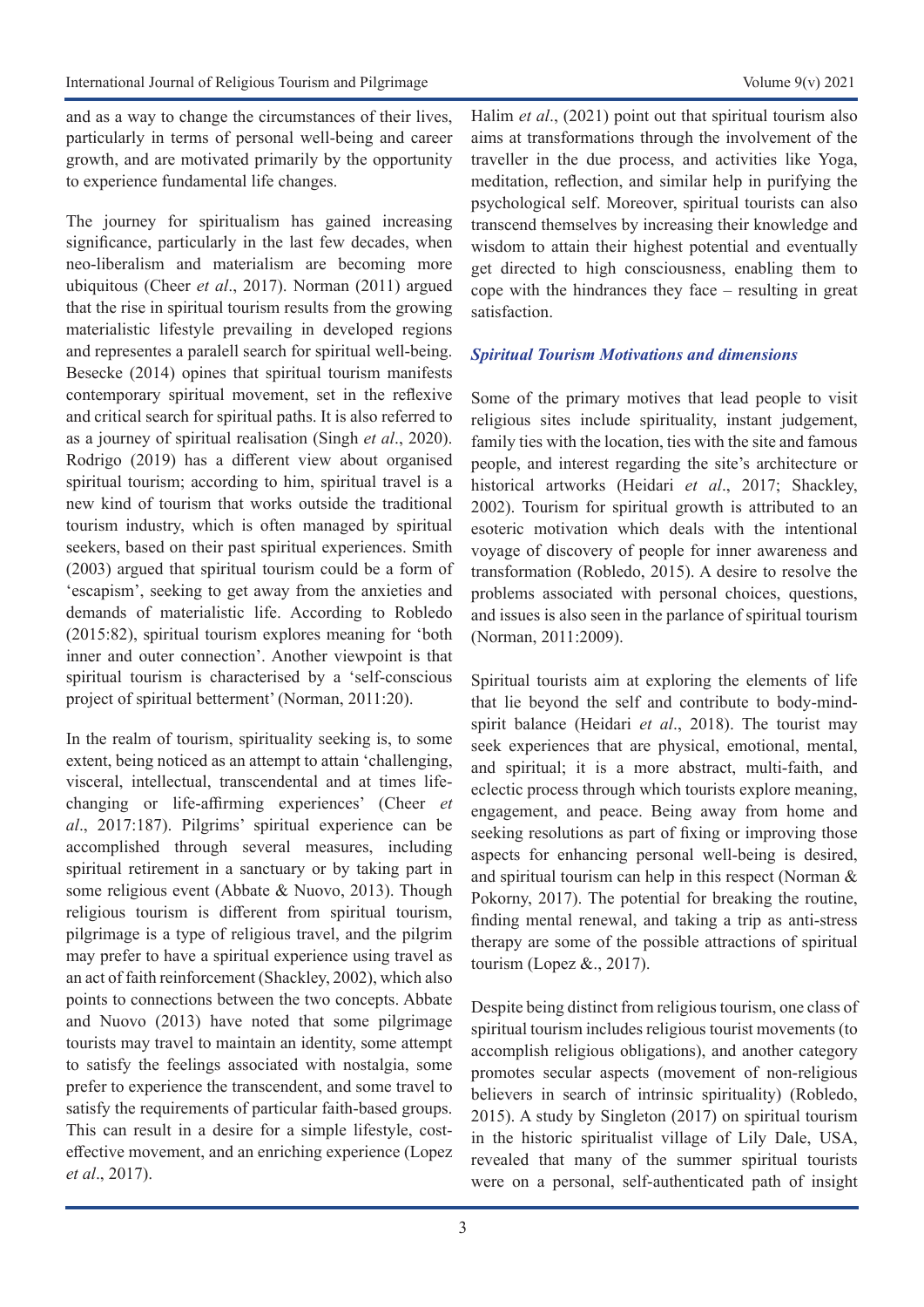and discovery and spirit communication. Some of the primary motivations of contemporary spiritual tourism, identified by Guzel and Sariyildiz (2019) from various sources in tourism literature include engaging in spiritual experience and spiritual elevation, achieving a feeling of divine search and connection with God, exploring the self, and searching for eventual truth. In spiritual tourism, attending meditation and Yoga retreats has been connected with learning new ideas and techniques of healing and controlling mind and body (Norman, 2011). In secular spiritual tourism, the focus is on building a person's inner life and association with broader realities like human community, nature, and the divine realm (Robledo, 2015).

From a managerial and marketing perspective, spiritual tourism is comprehended with the help of various dimensions. Cheer *et al*., (2017) identify two distinct drivers of tourism: secular and religious, which consists of varied dimensions in each category. Secular drivers involve wellness and healing, personal development, personal quest, socialisation, journeying, and recreation and leisure. The latter consists of religious observance, ritualised practice, special occasion, socialisation, identity, and cultural practice. According to Heintzman (2013), there are six dimensions associated with spiritual tourism: stimulating environments, community transformation, spiritual transformation, transcendence benefits, spiritual well-being, and eudaimonic experience. Halim *et al*., (2021) identified seven dimensions of spiritual tourism: a quest for meaning or purpose of life, consciousness, transcendence, spiritual resources, selfdetermination, reflection – soul purification, and spiritual coping with hindrances.

#### *Categorisation of Spiritual Tourism Attractions*

Classifying spiritual tourism attractions is a daunting task, as confining the attractions within a framework may not be accessible when people seek spirituality in a wide variety of natural, cultural, and human-made attractions. Norman (2012), based on an extensive literature review and gathering of data from primary sources, identified five distinct categories of spiritual tourism through which he could reveal five possible attraction types in the realm of spiritual tourism.

- The first one is 'Spiritual Tourism as Healing', which involves the aspects associated with physical well-being and links to wellness tourism. The attractions in this may include those which can provide psychological healing and other types like Yoga retreats and Ashrams.

- 'Spiritual Tourism as Experiment' is the next type, in which tourists attempt to seek alternatives when they feel a need for it. The examples cited are spiritual tourists who are backpackers and venture into destinations with attractions such as Yoga, Meditation, and Ashram experiences.
- The third category is the 'Spiritual Tourism as Quest', in which an act of searching for knowledge and discovery becomes the prime factor. Searching for learning about religious practices (like Hindu religious rituals as part of the 'Kumbh Mela' event in India and original features of different cultures) can be considered as examples of attractions in this category.
- In the category of 'Spiritual Tourism as Retreat', the traveller attempts an escape from every day and seeks a religious experience or a ritual renewal. The attractions for these tourists may include meditation retreats, health spas, and eco-tourism attractions.
- The last category is 'Spiritual Tourism as Collective', which denotes the travellers' experience as part of a collective – they want to be there since many others are also taking part. The attractions in this category can be a combination of multiple features which are famous for spirituality.

The above reveals that spiritual tourist attractions can include various sites with varied features, and even the natural and enchanting places can be considered attractions.

Spiritual tourism activities usually occur in aesthetically and naturally attractive locations, though the difference can be seen in some instances (Singh, 2014). For instance, Ecovillages are an attraction in which aesthetic geographical features are combined with spiritual practices, as in Govardhan Eco Village (GEV) (Bowers & Cheer, 2017). Mega religious sites like Mecca, the Holy Land, and Rome also attract spiritual tourists (Cheer *et al*., 2017). Landscapes and attractive surroundings form a significant category of attractions in contemporary spiritual tourism (Lopez *et al*., 2017). 'Therapeutic landscapes' constitute a novel category among the spiritual tourism attractions, and they blend physical and built environments, social conditions, and human perceptions (Gesler, 1996) to generate an encouraging atmosphere for those in search of healing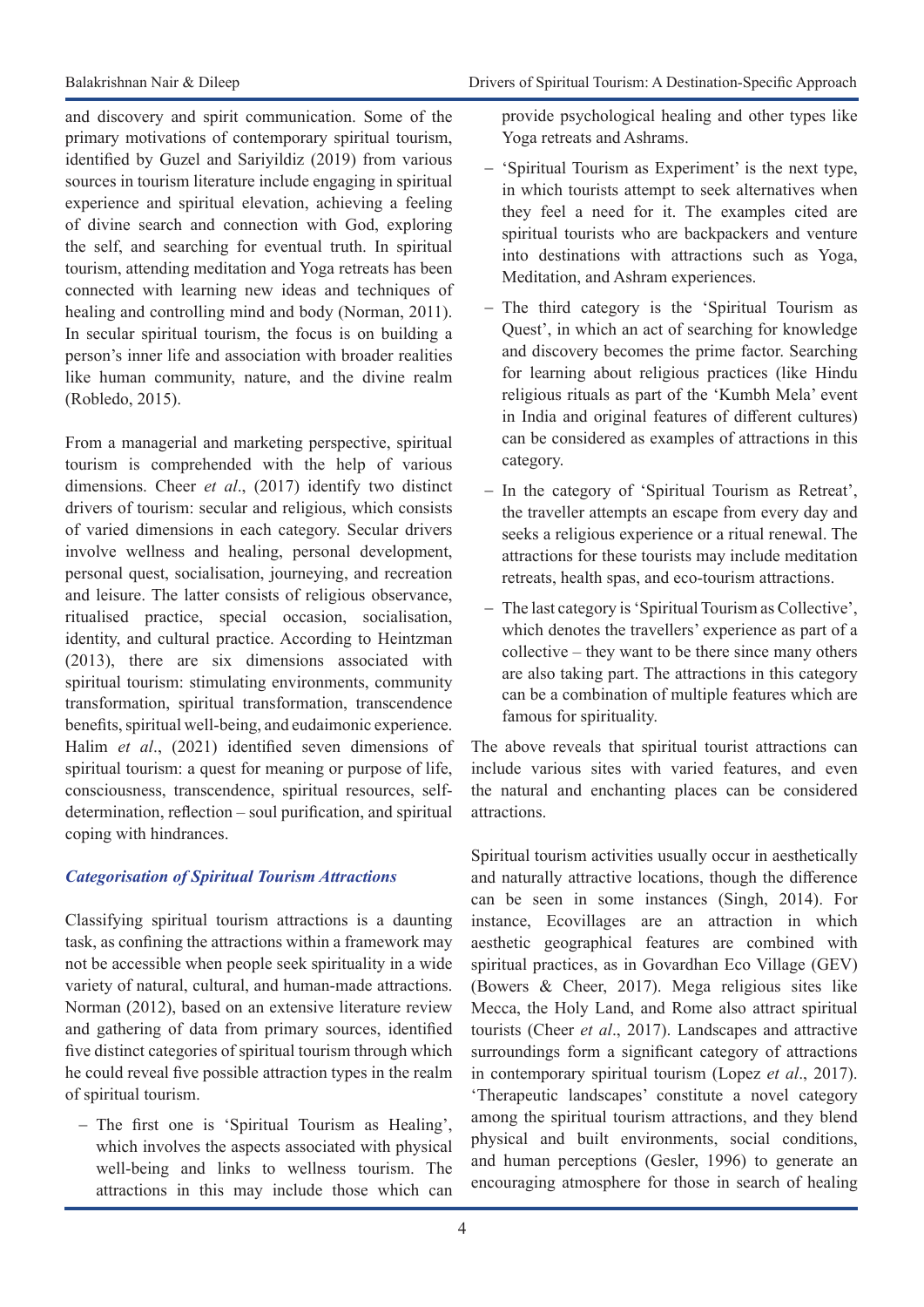effects. A section of Ayurveda focussed on health tourism is blended with spirituality-seeking activities (Rodrigo, 2019), thus, some wellness or health tourism attractions are also being included in the arena of spiritual tourism. It is also opined that spiritual tourism is part of wellness tourism (Bandyopadhyay & Nair, 2019).

Cheer *et al*. (2017) have also identified a range of other attractions, such as attractions that can provide feelings of accomplishment (e.g., climbing Mt. Everest); religious heritage sites (e.g., Camino de Santiago or The Way of St. James); sites that can offer something to discover (e.g., Machu Picchu); enlightenment locations like the Pyramids of Giza; mega religious sites like Mecca, the Holy Land, and Rome; places where enhanced well-being can be gained (e.g., Rishikesh); attractions that can provide the satisfaction of wonderment (e.g., Stonehenge); and places suitable for experiencing indigenous cosmological systems (e.g., Uluru). Therefore, spiritual tourism contains and describes diverse attractions, including religious sites with rich traditional backgrounds, natural heritage sites with distinguishable features, wellness tourism locations, specific cultural heritage sites, spirituality enhancing infrastructures like Ashrams and retreats, authentic cultural locations and events, and locations with outstanding geographical features. Cheer *et al*. (2017) describe an interaction between various dimensions for religious commodities and spiritual commodities in a destination, which shows the cultural discourse of related attractions (see Figure 1).

#### *Spiritual Tourism in India*

Spirituality has been the backbone of India's culture for centuries, and the country's religions – including Hinduism, Sikhism, Jainism, Buddhism, Christianity and Islam – have played a significant role in this. There are many religious sites and sacred centres across the country that have immense spiritual tourism significance as well. There are many Ashrams and Mutts (monasteries or 'institutes') throughout the country, furthermore, many of these monasteries have been functional for many centuries and are currently the active destinations for spiritual tourism (Indian Panorama, 2018). Building on this, India has successfully created a destination image and brand linked to spirituality (Buzinde, 2020). Thus, India's rich cultural-philosophical background as the birthplace of religions like Buddhism and Jainism is several centuries old and has paved the way for the emergence of spirituality-seeking from many participants who visit from far and wide.

A multitude of Indian destinations could be employed to create a more developed spirituality-related range of attractions that would act as the strongest of tourist draws (Norman, 2011). Examples from the literature include: Rishikesh in northern India which is an ideal location for spiritual Yoga tourism (Buzinde, 2020); Shri Paramhans Ashram Dharkundi, situated in Madhya Pradesh, is another destination that focuses on pilgrimage and spirituality (Singh *et al*., 2020); Sharpley and Sundaram (2005) identified Sri Aurobindo Ashram and Auroville,

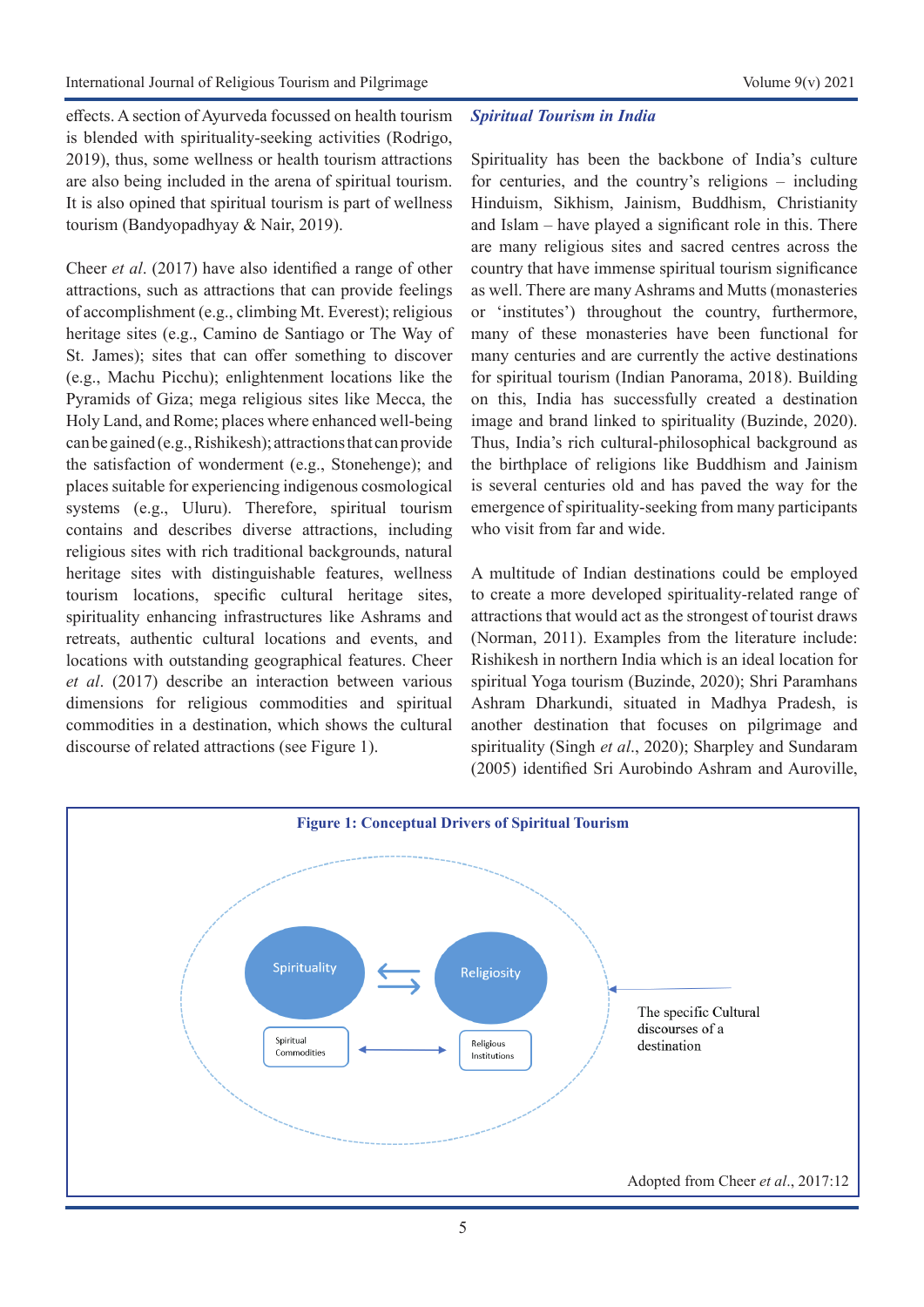situated in Pondicherry (in the southeast); Ecovillages in which spiritual practices are held in some parts of India are also in this category, like the Govardhan Eco Village (GEV), located 108 km north of Mumbai (Bowers & Cheer, 2017). In addition to these examples, almost all of the important religious sites (of which there are many) have spiritual tourism potential of some kind.

### **Methodology**

To understand the spiritual tourism dimensions of a destination like India, we employed qualitative methodology guided by the interpretive paradigm (Lincoln & Guba, 2001). In the context of the COVID-19 pandemic, it is not easy to conduct traditional data collection methods such as interviews, focus groups or observation. Therefore, we decided to select Netnography as the research method. In addition, online platforms are the most popular method of sharing knowledge and expression during this time of reduced social contact; the sharing platform of a netnographic approach fits the current study following Kozinets (2010) and Wang *et al*., (2018).

Netnography, a form of online research method derived from ethnography, aims to comprehend social contact in contemporary digital media contexts. This method helps obtain rich and context-specific data from all sorts of social media, including blogs, vlogs, and SNS

(social networking sites). Netnographic data are also characterised as rich and naturalistic, with the potential to adequately reflect the living dynamics of visitors (Rokka, 2010). It has been used as an effective way to obtain an insider's perspective to study critical research subjects, to enter difficult-to-reach groups (or contexts), to classify unusual but significant users, and to establish creative developments in segments of the market (Berdychevsky & Nimrod, 2016; Wu & Pearce, 2013). There are four main stages in this study: 1) Sampling and familiarisation, 2) data collection, 3) analysis, and 4) interpretation (see Findings and Discussion sections)

#### *Stage 1 - Sampling and familiarisation*

Purposive sampling techniques are deployed to generate context-specific, information-rich samples (Moaven, 2020). In Netnography, an excessive amount of data resulting from a plethora of online content will jeopardise our capacity to conduct a detailed study. Therefore, purposive sampling is appropriate to identify the actual representative samples through careful filtering. There are four criteria applied for the selection of samples.

- 1) Blogs and other online contents which describes the spiritual tourism experience in India;
- 2) Content clarity and expression including experience, motivation, satisfaction, and so on
- 3) Language blogs in English only be considered to avoid any misinterpretation of data

| Table 1: Details of Samples $(N = 113)$ |                                        |           |
|-----------------------------------------|----------------------------------------|-----------|
| <b>Details of samples collected</b>     |                                        | Frequency |
|                                         | <b>USA</b>                             | 23        |
| <b>Nationality</b>                      | Italy                                  | 16        |
|                                         | United Kingdom                         | 34        |
|                                         | Germany                                | 6         |
|                                         | Canada                                 | 12        |
|                                         | France                                 | 7         |
|                                         | others                                 | 15        |
| <b>Visited Destinations</b>             | Rishikesh                              | 53        |
|                                         | Kashmir                                | 12        |
|                                         | Varanasi                               | 45        |
|                                         | Kerala                                 | 38        |
|                                         | Karnataka & Goa                        | 35        |
|                                         | Assam                                  | 16        |
|                                         | Kolkata                                | 46        |
|                                         | Unspecified                            | 13        |
|                                         | Temples & other religious institutions | 46        |
| <b>Spirituality Entity</b>              | Ashrams                                | 38        |
| experience (one or many                 | Wellness clinics                       | 35        |
| attractions)                            | <b>Education</b> institutions          | 10        |
|                                         | Yoga centers                           | 49        |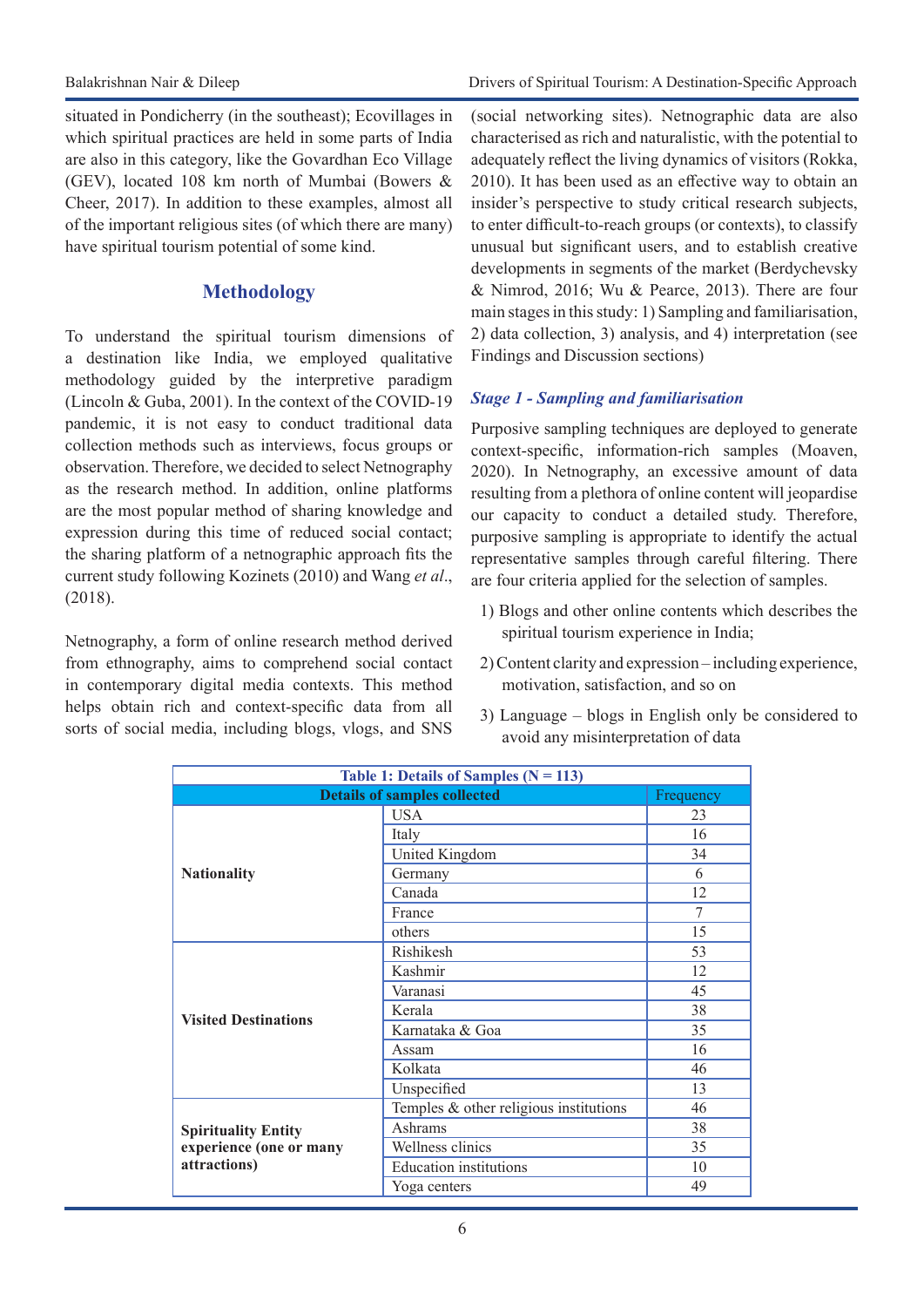

4) Rating and authenticity of bloggers or post – the genuinely, reach and ranking of the post was reassured through the comments received channels rating and so on.

#### *Stage 2- Data collection*

Travel blogs were the primary source of data. Ashrams, Temples, Yoga, wellness, mindfulness, spiritual, and Vedanta were the keywords used to search for blogs. The entries were thoroughly checked and selected for their richness and depth, including their dimensions, the usefulness of the topic, and discursive engagement (Kozinets, 2002). Blog posts linked to the same individual

from various sections of their trip have been analysed as a single collection. In total, 113 were selected (see Table 1).

#### *Stage 3 - Analysis*

Manual coding and reflexive thematic analysis (Braun & Clarke, 2019) were used to analyse the data (see Figure 2). According to Brule:

*Reflexive thematic analysis is an approach to analysing qualitative data to answer broad or narrow research questions about people's experiences, views and perceptions, and representations of a given phenomena* (2020:1).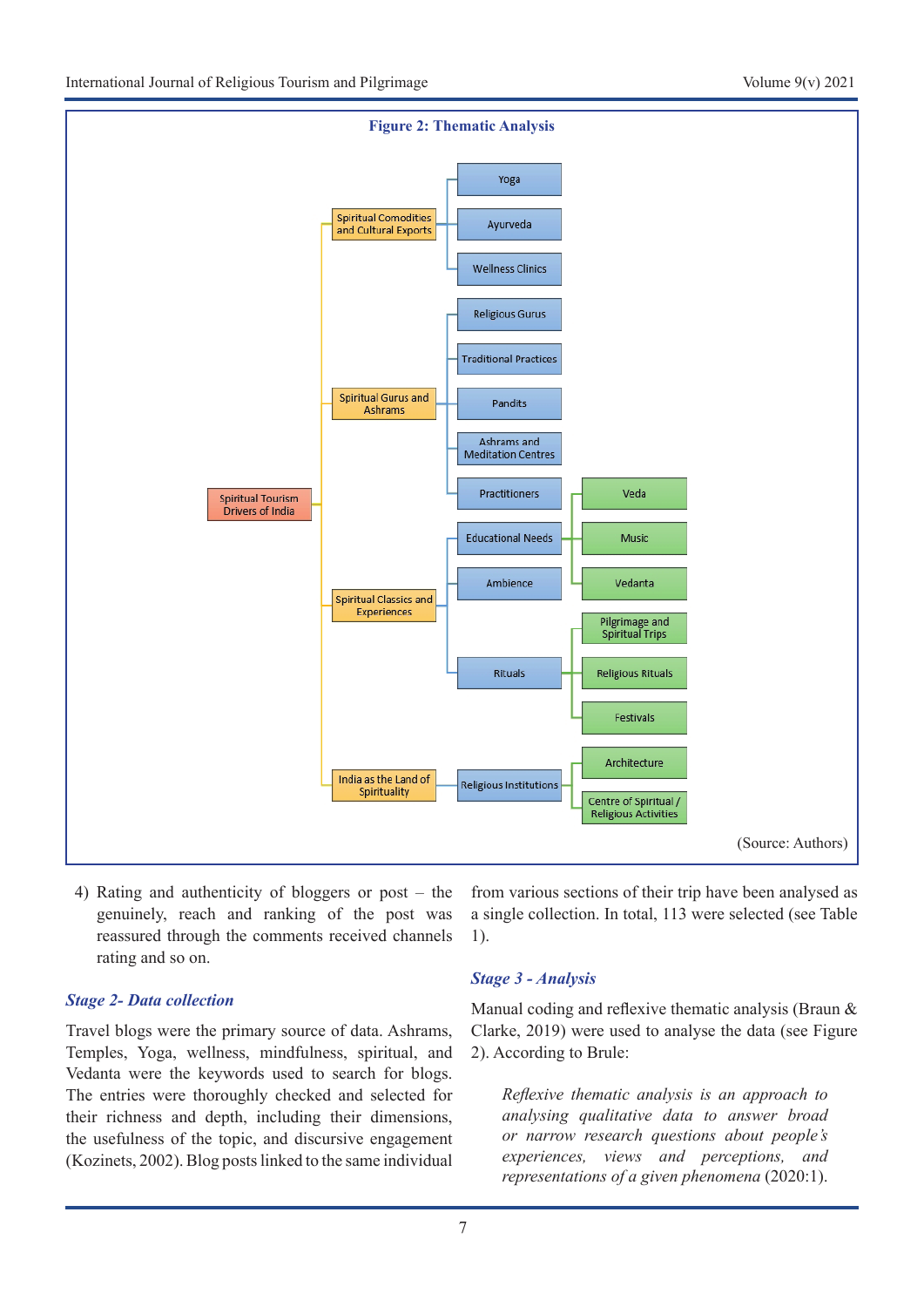In this study, a deductive, semantic thematic analysis was incorporated to fit the exploratory nature of the research questions. Table 2 illustrates the main themes that were developed in the research process.

## **Findings and Discussion**

Amid several other trends, spiritual and religious tourism have been established as the most popular forms of tourism in India for domestic and international visitors (Ministry of Tourism India, 2020). Due to the complexity of existing products, which overlap one another in their fragile boundaries of religious, spiritual, cultural, heritage, and wellness tourism, it is not easy to distinguish the main drivers that attract people to them. Indeed, this trend has been connected with today's busy, fast-paced, stressful life and the associated changes in sociocultural relationships (Bandyopadhyay & Nair, 2019). However, for a destination like India with an ambience of omnipresent religiousness and spirituality, it is crucial to identify what makes the country attractive and enhance marketability. Therefore, this study nentographically analysed travel blogs about India's spiritual and religious tourism to understand the key drivers of spiritual tourism, and the findings are presented based on the main themes generated.

## *India – The Land of Spirituality*

Many visitors expressed their views about the omnipresent embedded spiritual essence of Indian culture. As Singh (2014) states, if travel and tourism are forms which enlighten the spirit, they have been practised in India for decades, where communities have long shared a sense of culture in organised religion. India provides a phantasmagoria of diverse faiths and worship traditions, illustrated by an immense number of holy places, temples, and idols, and everyday life in the nation is remarkably spiritual. Two of the sampled blogs mentioned this fact:

*In any part of the world, you can never find the kind of structured arrangements for preserving and maintaining the sacred centres considered to play an essential role in the lives of people and society. Several Ashrams, Mutts and Monasteries are being run for so many centuries where the religious and educational institutions benefit the community* (Blog 26).

*I have realised that part of what draws me back to India is that it is a country full of – and a place for – seekers. If India is the land of seekers, Rishikesh is the beating heart and soul of India* (Blog 54).

India is a popular destination for spiritual seekers and searchers of souls (Collins, 1998). The self-seekers who come to India experience its many possibilities, and many feel it is the epitome of transition travel. India is considered to be the world's wealthiest nation in terms of culture, tradition, geography, and spirituality, where everything is conceivable. India is one of the world's oldest civilisations, and specific sites have a unique energy. It is the land of gods and goddesses, Yoga's birthplace, Ayurveda, and the home of many various sects and gurus:

*God is ever-present in India. God is celebrated, worshipped and invoked in road-side shrines, massive temple complexes, at tiny altars in many stores and the prayer rooms in most homes; and in the thousands of sacred places – rivers, mountains, trees – and areas associated with sacred events, such as Krishna's birth or the battle of Kurukshetra. All of India is a living, breathing, holy place alive with history, myth and the stories of the epics and the gods* (Blog 13).

Many travellers have shared experiences that showcase the richness of Indian spiritual practises and attractions. In Blog 95, the author noted that spiritual tourism in India emphasises the country's strategic destinations where one can discover the essential nature of spirituality and strive to feel inner peace. Temples, regardless of faith, are so wonderfully constructed that they connote the concept of life's confusion with the need to submit to God or gods to be free of the processes of creation and death. However, there is limited evidence to lead to these specificities as a driver for attracting visitors to the country, although this could be considered as a real motivational factor for enhanced domestic visits all over India, where directly or directly more than 60% of tourism is associated with religious and spiritual tourism (Ministry of Tourism, 2020).

## *Spiritual Gurus and Ashrams*

Spiritual gurus and their institutions were found to be the most popular reason to visit India. The phrase 'ashram'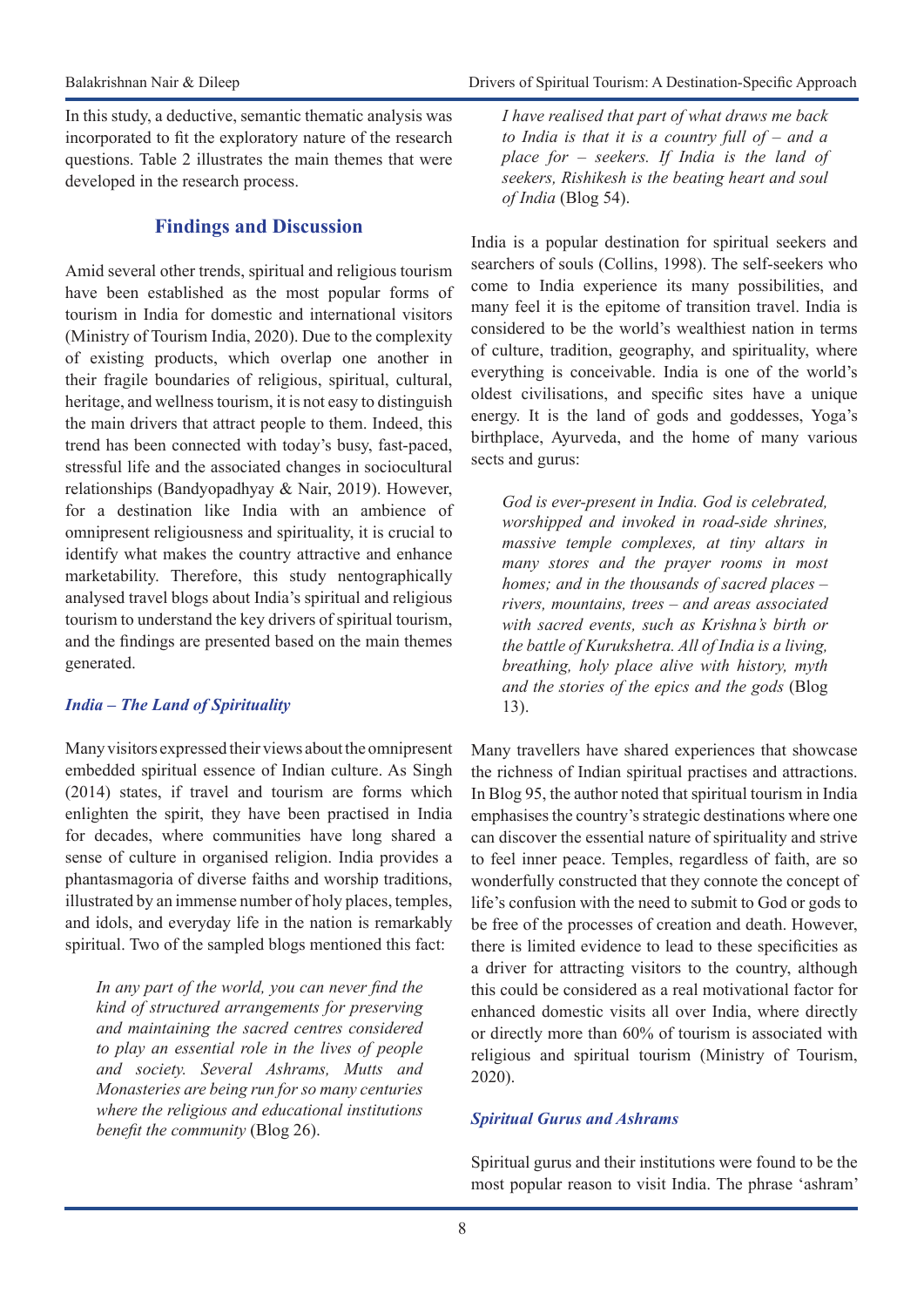has its origins in the Sanskrit word for 'drama', indicating religious practice. However, it is now generically employed to characterise a spiritual retreat or college, typically founded by a Hindu sage or 'guru' (teacher or holy man). There are countless ashrams in India (and elsewhere), ranging from practitioners' dwellings to massive, purpose-built institutions (Sharpley & Sundaram 2005). The widespread Indian diaspora is also catalysing this tendency. Many guru organisations today have a global presence, with franchises and hubs not just in the towns and cities of India but also in the prosperous Western world, such as those in areas with a significant number of Indian migrants. These ashrams also work as the practice centres of India's cultural (or spiritual exports), such as Yoga and Ayurveda. The crafted spiritual ambience and inclusive packages were found to be prevalent drawing factors of these places. These findings are in line with the observations of Cheer *et al*., (2017).

The diversity of these ashrams and Gurus is remarkable. Therefore it is vital to check that secular–spiritual tourism has influenced how visitors make their destination choices. It is important to understand how people select their preferences and interests from the overwhelming number of gurus that are accessible for one's spiritual accomplishment i.e., how people navigate the complexities of Indian spirituality? This includes all levels of spirituality, from Darshan to Sayujya (to see and attain eternity). Many travellers expressed their interest visit the place and see the gurus; for example:

[Tourists from Germany]*…come to the ashram to see Amma, the Guru that it is all about. I was amazed to see people treating her like some deity and touching her feet – even in photographs. For a Western girl like me, that was something new. If you are coming to see this hugging lady, it is undoubtedly wise to check her travel schedule on the ashram's website before planning your trip and avoid any disappointment* (Blog 98).

The ambience of ashrams creates a serene setting, which becomes a preference for those souls seeking spiritual tourism. The atmosphere, activities, and meditations all influence revisitation intention. Daily practices at these sites include a predictable blend of meditation, Yoga, Satsang, kirtan, and mealtimes. Additionally, there is private time for fitness, exploration, writing, relaxation (Ayurvedic therapies and treatment are generally available) – anything people choose to do. Vegetarian food is provided in the shared dining room, and afterwards, people must wash the eateries themselves.

*The ashram had a distinctly relaxed vibe when I attended, but the energy of the place was profound, deep and transformational. I usually find it challenging (at best) to meditate for more than a few minutes; in the ashram's meditation hall, I fell into a trance, not once but several times. Once I came out of mediation so deep to find that everyone else had left the hall without me so much as noticing. Furthermore, no, I was not asleep* (Blog 27)

*When you visit these sacred places, you will feel the site's energy and relationships … The spiritual air in the country humbly carries the fragrance of Karma, Dharma and most importantly, Forgiveness. Trudge through the mighty mountains, and you shall experience divine presence, or traverse through the meandering alleys, where spirituality combined with history waits to greet your spiritually thirsty souls* (Blog 33).

In one blog, it was mentioned that travel to India was a 'spiritual quest', and the presence of the Guru is essential to guide a visitor towards the path of spiritual immersion. This suggests that a significant number of travellers are purposefully visiting ashrams or Gurus to fulfil their spiritual dreams. However, the terminologies used in various blogs ranged from devotion to spiritual motivation. Moreover, many expressions showed that the authors conducted prior research before they joined a particular setting. These findings further underline the interconnectivity of religiousness and spirituality in India. At some point, both of these concepts are mingled; therefore, the actual intention or pull factor for visits cannot be easily defined (Shaprely & Sundaram, 2005). This study confirms the views of Sharpley and Jepson that

*spirituality is the postmodern culmination of religion, which calls for harmony with the individual and the surrounding world of which s/he is a part* (2011:54).

In this manner, this study argues for the clear bifurcation of spiritual and religious tourism by suggesting a contextual reconsideration.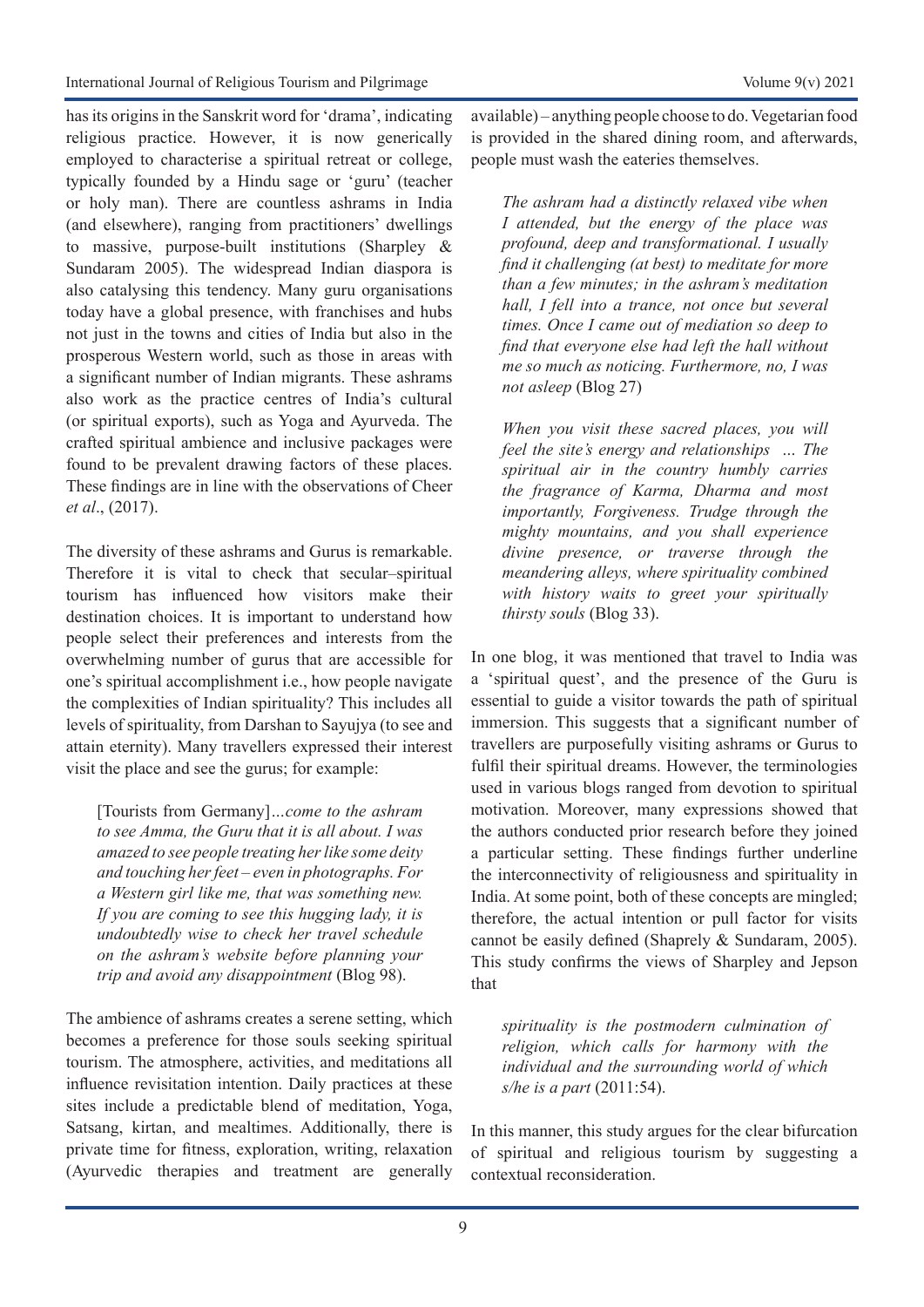#### *Spiritual Commodities*

While considering the significant drivers of Indian spiritual tourism, this study leads to vital evidence of the clear distinction between Eastern spirituality and Western materialism. If not the majority, many blogs provided hints for considering 'the spiritual commodities' such as Yoga and Ayurveda as spiritual products (Gill *et al*., 2019). They often describe Yoga as a product for attaining spiritual dimensions in life (Cheer *et al*., 2017). For instance, the phrase 'Yoga is my spiritual path' in Blog 34, was further elucidated:

*Everyone's path is different, and for me, India is my spiritual home. The 'advances' I made in my spiritual way while travelling and studying Yoga in India for 11 months may have taken me a lifetime* (Blog 34).

It is not uncommon to frame Yoga as the spiritual development tool – or rather, it has been primarily promoted and marketed that way. Bowers and Cheer (2017) observed that in Western contexts, Yoga has been a well-established practice for many years, not only as a discipline of fitness and well-being but also as a motivating force for spirituality and mindfulness and meditation. It was also visible in the blogs that people seek a spiritual transformation through Yoga, since

*ultimately, yoga tourism and spiritual travel have an innate connection linked with inquiry and self-discovery, be it spiritual or otherwise*  (Bowers & Cheer, 2017:5).

In India, Yoga is a part of the culture founded on Hinduism, whereas in many other parts of the world, it has been projected merely as a secular practice. When incorporating it into spirituality, Yoga principles should be linked to their original religious framework. Therefore, many famous sacred sites have become Yoga centres as well. As per Blog 39:

*Yoga, performed in various ways throughout the world, is still a mystery for other countries. In recent times, yoga schools have become common parlance that has been respected for the therapeutic potential of body, mind and soul. Yoga has been a lifestyle choice for many decades, and Rishikesh is renowned as the capital of Yoga globally, experiencing millions of travellers fascinated in studying and practising Yoga.*

India is undoubtedly the cradle of meditation, and its fame as the global epicentre of holistic healing is focused on its ability to deliver unique fitness and wellness encounters

## *Spiritual Classics and Experiences*

Spiritual classics of India such as Veda and Vedanta are also considerable drivers for visiting the country. Their importance is to be found in practices which link educational and spiritual tourism, including travelling to learn Sanskrit and explore the sacred literature of India. Similarly, the spiritual experience of chanting Pooja and other rituals attract many visitors. However, there is more evidence of these being motivational factors for revisiting tourists. In their initial trip, visitors are spiritually motivated and these practices become more important for regular visitors. Ganga Arti (a ritual of offering prayer to the Ganges river in Rishikesh, Banaras, and other locations) is the most popular one of these practices.

As per Blog 43, the spiritual tourism sector in India emphasises the country's strategic destinations, where one can discover the nature of spirituality and pursue peace and happiness. Rituals and experiences are embedded with divinity and can help visitors to attain this. Regardless of faith, temples are marvellously designed to exemplify the concept of life's instability with the need to yield to God, to be relieved from the processes of creation and death, which is the founding principle of Indian classics. Many are interested in learning these philosophies and select appropriate places to come and stay. As per Blog 92:

*Unique & religious experience of Ganga Aarti in the evening! I enjoyed it more as Hotel Ganga Lehri had organised with local Guruji & we were sitting very near to the central aarti place! The diyas in all the Aartis & its shadows in the river created a magnificent view. Fantastic to hear Aarti & people's participation in it! One gets the feeling of heaven on earth!*

The serenity, rituals, and architectural ambiences in religious institutions are frequently mentioned aspects of interest for international tourists. However, reactions such as this are mainly found among frequent travellers to India.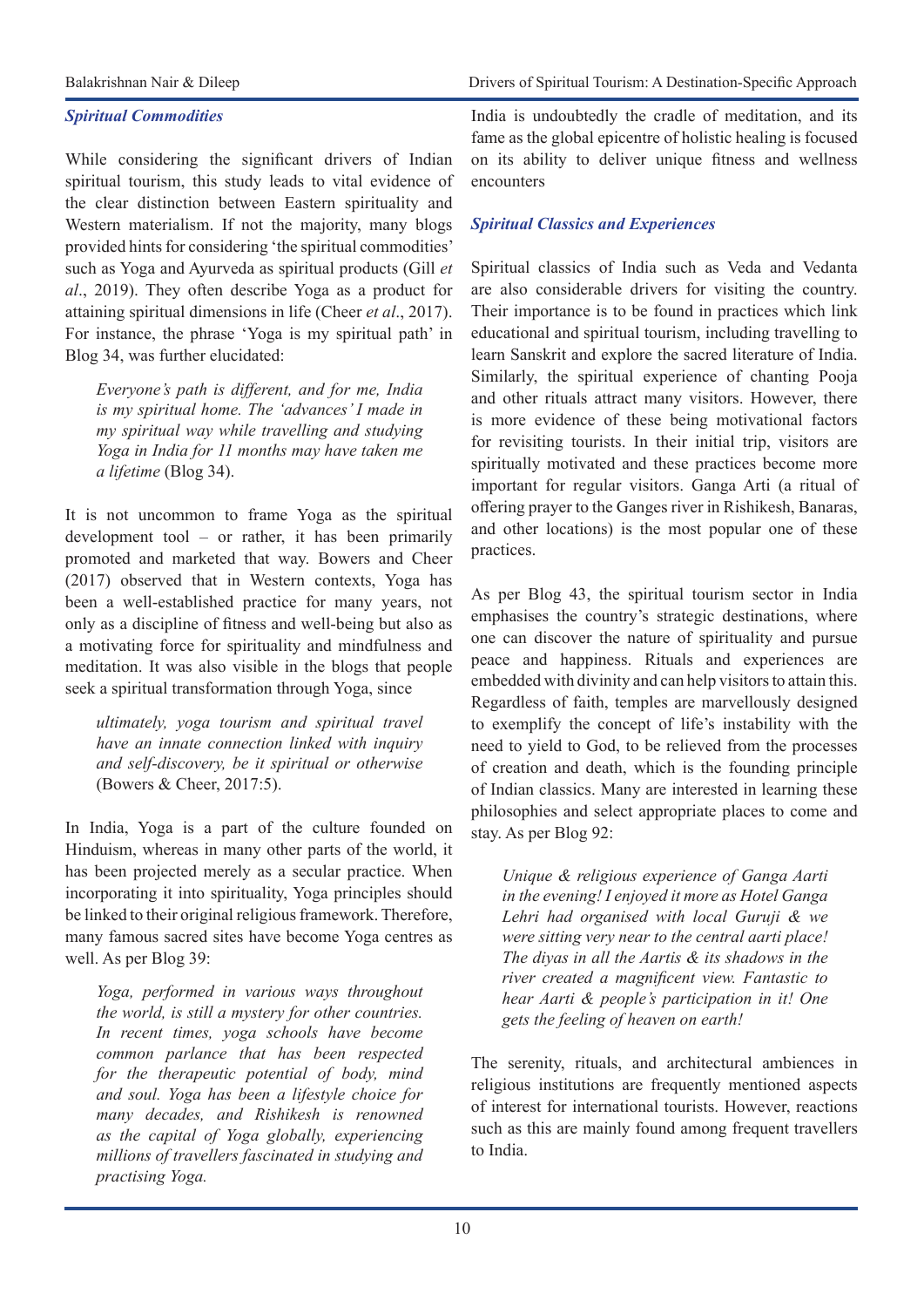#### **Conclusion**

Considering the growing body of literature about spiritual tourism and its distinct boundaries, this paper presents relevant findings that suggest the need for contextualisation of the destination. Within this, context refers to the background, history, and cultural practices of a destination. For instance, as the evidence points out, spiritual elements are embedded within society's religiousness and daily practice for nations like India. Consequently, it is not easy to clearly bring together spirituality and religiousness.

This study produced many vital findings. Firstly, spiritual products or cultural exports – primarily the commodified versions of spirituality – were the most popular drivers for people travelling to India. This may also be catalysed by the recent trends in wellness and mindfulness and is visible in Ayurveda's case. Secondly, religious gurus and their institutions have become more internationally famous in modern times. They have become, in essence, the spiritual ambassadors of India. The expanding diaspora and mushrooming religious clinics all over the world act as a catalyst for the same. However, the selection of gurus and ashrams is subjective. Associated with these observations, it is imperative to state that a considerable number of visitors come to see this spiritualisation instead of an actual quest for spirituality. Thirdly, the spiritual classics and experiences inspire revisits to the place. This phenomenon is more visible among revisiting tourists. In conclusion, the fame of India as a spiritual land, cultural exports, spiritual Gurus, spiritual entities such as ashrams/temples, and rituals are primary motivating factors for spiritual tourism in India. The choices are underlined by the tourist's personal preference, understandings, and internal inspirations, which are the main things that provide a significant push to visit India.

This study primarily relies upon secondary data sources, which mainly explore the post-tourism experience. Therefore, future research should include real-time data collection by including interviews, participant observation, and focus group interviews to enrich the present understanding. Regarding these findings, the current study proposes future research which would consider religious institutions and spiritual gurus as part of spiritual tourism motivations.

### **Acknowledgement**

The research was conducted with the support of the 2021 Woosong University in-school academic research grant

#### **Reference**

- Abbate SC and Nuovo DS (2013) Motivation and personality traits for choosing religious tourism A research on the case of Medjugorje. *Current Issues in Tourism* 16 (5):501-506.
- Bandyopadhyay R and Nair BB (2019) Marketing Kerala in India as God's Own Country! for tourists' spiritual transformation, rejuvenation, and well-being. *Journal of Destination Marketing & Management* 14:100369.
- Berdychevsky L and Nimrod G (2016) Sex as Leisure in Later Life: A Netnographic Approach. *Leisure Sciences* 39(3):224-243.
- Besecke K (2014) *You cannot put God in a box: Thoughtful spirituality in a rational age*. Oxford: Oxford University Press.
- Bowers H and Cheer JM (2017) Yoga tourism: Commodification and western embracement of eastern spiritual practice. *Tourism Management Perspectives* 24:208–216.
- Braun V and Clarke V (2019) Reflecting on reflexive thematic analysis. *Qualitative Research in Sport, Exercise and Health* 11(4): 589-597.
- BruleE (2020) *Thematic analysis in HCI*. Available at: www. medium.com/usabilitygeek/thematic-analysis-in-hci-57edae583ca9
- Buzinde NC (2020) Theoretical linkages between well-being and tourism: The case of self-determination theory and spiritual tour. *Annals of Tourism Research* 83: 102920.
- Cheer JM, Belhassen Y and Kujawa J (2017) The search for spirituality in tourism: Toward a conceptual framework for spiritual tourism. *Tourism Management Perspectives* 24: 252–256.
- Eade J and Sallnow MJ (Eds.) (1991) *Contesting the sacred. The anthropology of Christian pilgrimage*. London: Routledge.
- Fedele A (2014) Energy and transformation in alternative pilgrimages to Catholic shrines: deconstructing the tourist/ pilgrim divide. *Journal of Tourism and Cultural Change* 12(2):150-165.
- Gesler W (1996) Lourdes: Healing in a place of pilgrimage. *Health & Place* 2:95–105.
- Gill C, Packer J and Ballantyne R (2019) Spiritual retreats as a restorative destination: Design factors facilitating restorative outcomes. *Annals of Tourism Research* 79: 102761.